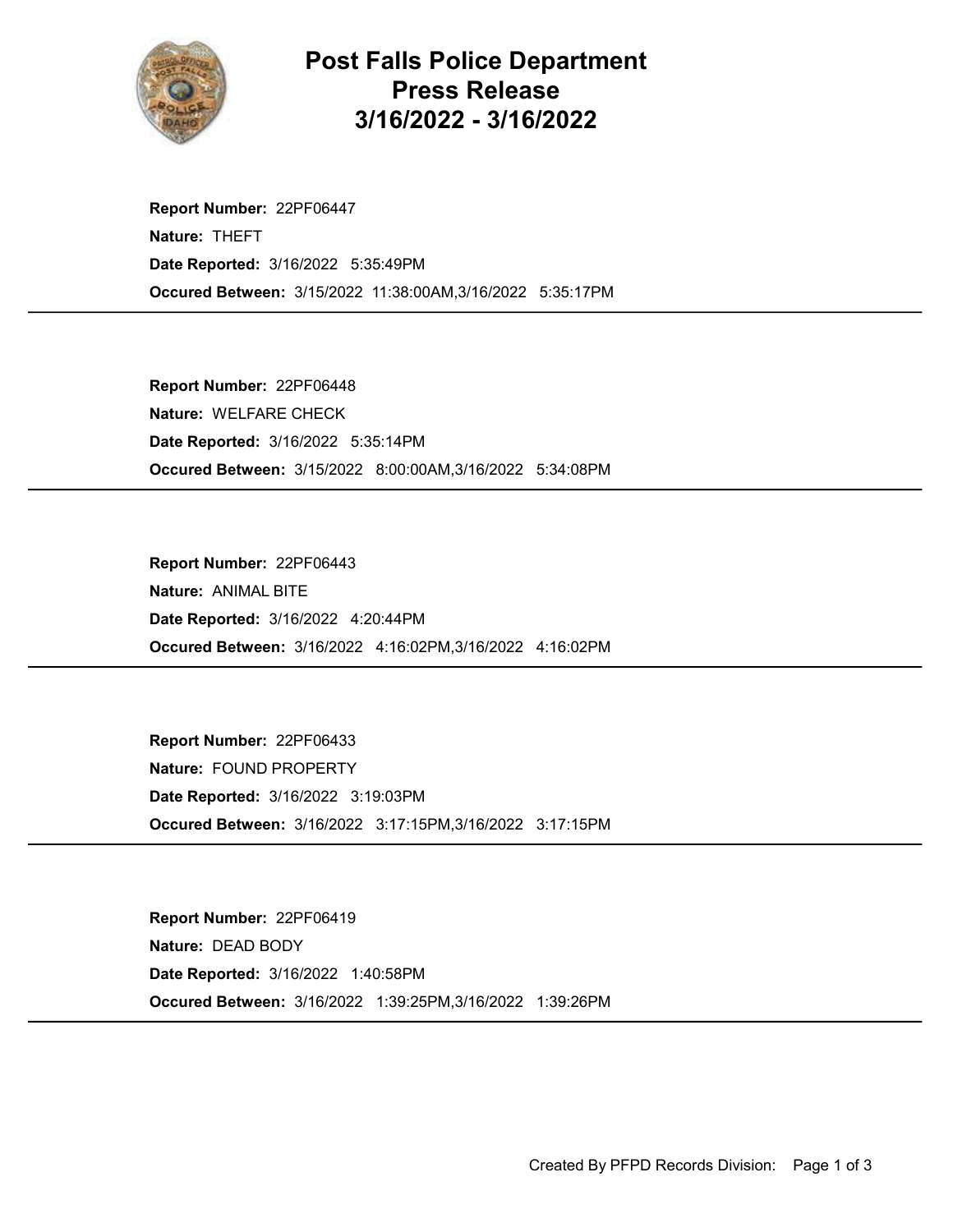Occured Between: 3/16/2022 1:24:08PM,3/16/2022 1:24:08PM Report Number: 22PF06414 Nature: BATTERY Date Reported: 3/16/2022 1:25:25PM

Occured Between: 3/16/2022 11:41:04AM,3/16/2022 11:41:04AM Report Number: 22PF06399 Nature: BURGLARY AUTO Date Reported: 3/16/2022 11:48:57AM

Occured Between: 3/16/2022 10:54:47AM,3/16/2022 10:54:47AM Report Number: 22PF06393 Nature: INFORMATION Date Reported: 3/16/2022 10:55:03AM

Occured Between: 3/16/2022 9:55:00AM,3/16/2022 9:59:51AM Report Number: 22PF06386 Nature: TOBACCO PROBLEM Date Reported: 3/16/2022 10:00:05AM

Occured Between: 3/16/2022 7:30:00AM,3/16/2022 9:33:21AM Report Number: 22PF06383 Nature: TOBACCO PROBLEM Date Reported: 3/16/2022 9:33:42AM

Occured Between: 3/16/2022 9:20:14AM,3/16/2022 9:20:17AM Report Number: 22PF06380 Nature: ANIMAL VICIOUS Date Reported: 3/16/2022 9:23:18AM